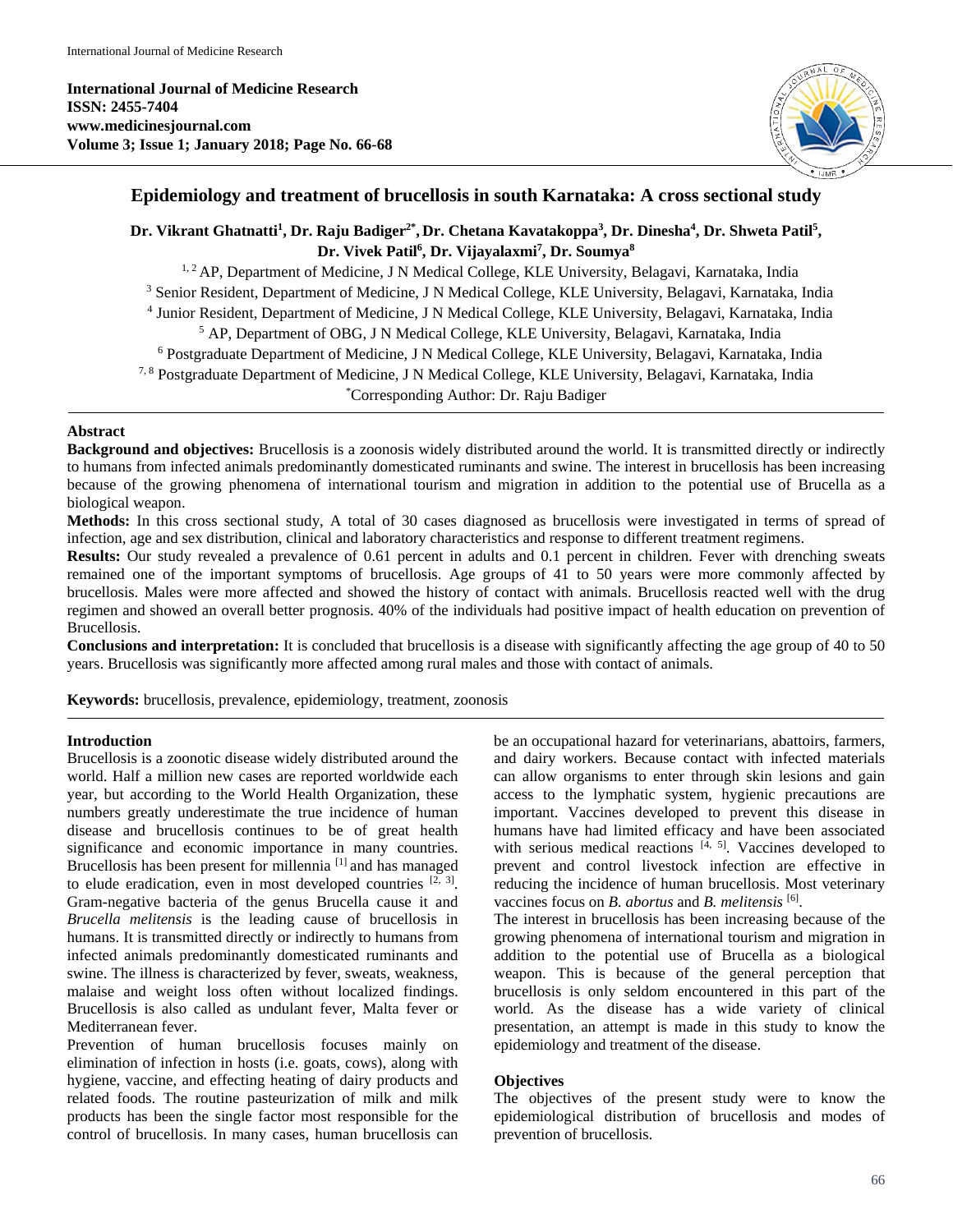### **Methodology**

We studied a total of 30 patients of brucellosis and observed for epidemiological distribution and prevention of brucellosis. This a one year cross sectional study conducted on patients admitted in KLES Dr. Prabhakar Kore Hospital and MRC, Belgaum and fulfilling the inclusion criteria formed the material for the study.

### **Sample size**

A sample size of 30 cases was calculated on the basis of 80 percent of the average number of similar cases admitted to KLES Dr. Prabhakar Kore Hospital Belgaum over a period of last three years.

## **Selection criteria**

A clinically compatible case presenting with any of the following: Fever of more than 10 days, Joint pains, Low backache, Body ache and generalized weakness were included in the study, whereas, other diseases known to produce the symptoms in the present cases (malaria, UTI, upper respiratory tract infection, tuberculosis, enteric fever, syphilis, etc) were ruled out by all possible investigations.

## **Procedure**

During the study period; all patients fulfilling the inclusion criteria were subjected to the serological tests and other tests if necessary were carried out to diagnose brucellosis. A diagnosis of brucellosis was made according to the CDC criteria. Patients who are diagnosed to have brucellosis were examined according to the performa to study the age and sex diatribution, contact with animals and other relevant epidemiological data were gathered after obtaining informed written consent. The ethical clearance had been obtained from the institutional committee authorized for the study.

The present study was conducted in KLES Dr. Prabhakar Kore Hospital and Medical Research Centre, Belgaum and the findings obtained are tabulated as below. During the study period, 576 cases were screened for brucellosis and 30 cases of brucellosis were diagnosed. These 30 cases were studied for the following observations. Out of these 30 cases, 27 cases were from the medical wards and 3 cases were from pediatric wards. Total number of admissions during this period was 4279 in medical wards and 2784 in pediatric wards.

## **Results**

The prevalence of brucellosis in medicine wards was 0.6% where as in pediatrics ward was 0.1 %. In the present study, it was found that for every 62 cases of enteric fever there were ten cases of brucellosis.

In the total of 30 patients, more number of cases i.e. seven cases each (23.33 %) were in the age groups of 41 to 50 years and 21 to 30 years. Out of 30 cases, six cases (20 %) were in the age group 41 to 50 years, five cases (16.66 %) in the age group 21 to 30 years, three cases (10%) in the age group zero to ten years and two cases (6.66%) in the age group 51 to 60 years. We did not find any cases of brucellosis after the age of 60 years. We observed that males are more commonly affected with brucellosis than the females. In our study 23(76.66%) patients were males while 7(23.33%) were females, male to female ratio been 3:1. We observed that the rural dwellers, 26 patients (86.66%) were more commonly affected than the urban dwellers, 4 patients (13.33%). In the present study, 27 patients had history of contact with animals, while 3 patients did not have history of contact with animals.

In the present study, history of raw milk consumption was present in 9 patients whereas 23 patients did not have history of raw milk consumption. In the present study, acute presentation of brucellosis was seen in 19 patients (63.33%), sub acute in nine patients (30%) and chronic in two patients (6.66%). Out of the 30 patients, majority presented with fever-27 patients (90%). Other common presentations were night sweats in 20 patients(66.66%), arthralgia in 16 patients(53.33%), generalized body ache and loss of appetite in 15 patients(50%), low back ache in 14 patients(46.66%), headache in ten patients(33.33%) and weight loss in five patients(16.66%). Other minor symptoms observed were cough/dyspnea in two patients (6.66%), rashes in two patients (6.66%) and vomiting in one patient (3.33%). In the present study, majority of the patient's, i.e. 27 patients (90%) had fever. Hepatosp lenomegaly was seen in eight patients (26.6%), osteoarticular signs in eight patients (26.6%), splenomegaly in seven patients (23.33 %), hepatomegaly in four patients (13.33%), and lymphadenopathy in four patients (13.33%). Neurological manifestations, orchitis and rashes were rare manifestations. Ophthalmological signs were not seen in the present study.

All patients were treated with standard regimen of rifampicin plus doxycycline for six weeks or streptomycin for three weeks plus doxycycline for a period of six weeks. 14 patients were treated with rifampicin plus doxycycline. Nine patients were treated with streptomycin plus doxycycline. Six patients of neurobrucellosis which included two cases of chronic meningitis, three cases of radiculopathy and one case of myelopathy were treated with the standard regimen plus a third agent- cephalosporin for a duration of six months. One case of infective endocarditis was treated with rifampicin, doxycycline, gentamycin and a fourth agent ceftriaxone for a duration of six months. Health education in terms of elimination of host factors, maintaining of hygiene, vaccination and pasteurization of dairy products played an important role in control of Brucellosis. 40% of individuals who received health education showed less prevalence of brucellosis.

### **Discussion**

576 cases of suspected brucellosis admitted in KLES Dr. Prabhakar Kore Hospital and Medical Research Centre from January 2007 to December 2007 were investigated clinically, serologically, bacteriologically and with other laboratory investigations to confirm the diagnosis of brucellosis. Out of the 576 cases, 30 cases were diagnosed as brucellosis according to the CDC criteria. Of the 30 cases 27 were in the adult patients and 3 cases were in the pediatric age group. In the present study, prevalence of brucellosis in adult patients getting admitted to KLES Dr. Prabhakar Kore Hospital and Medical Research Centre was 0.61%. Prevalence in the present study was slightly less compared to the study of hospitalized patients at GMC, Srinagar <sup>[7]</sup> which quoted a prevalence of 0.8% and Mantur *et al* [8] reported a prevalence